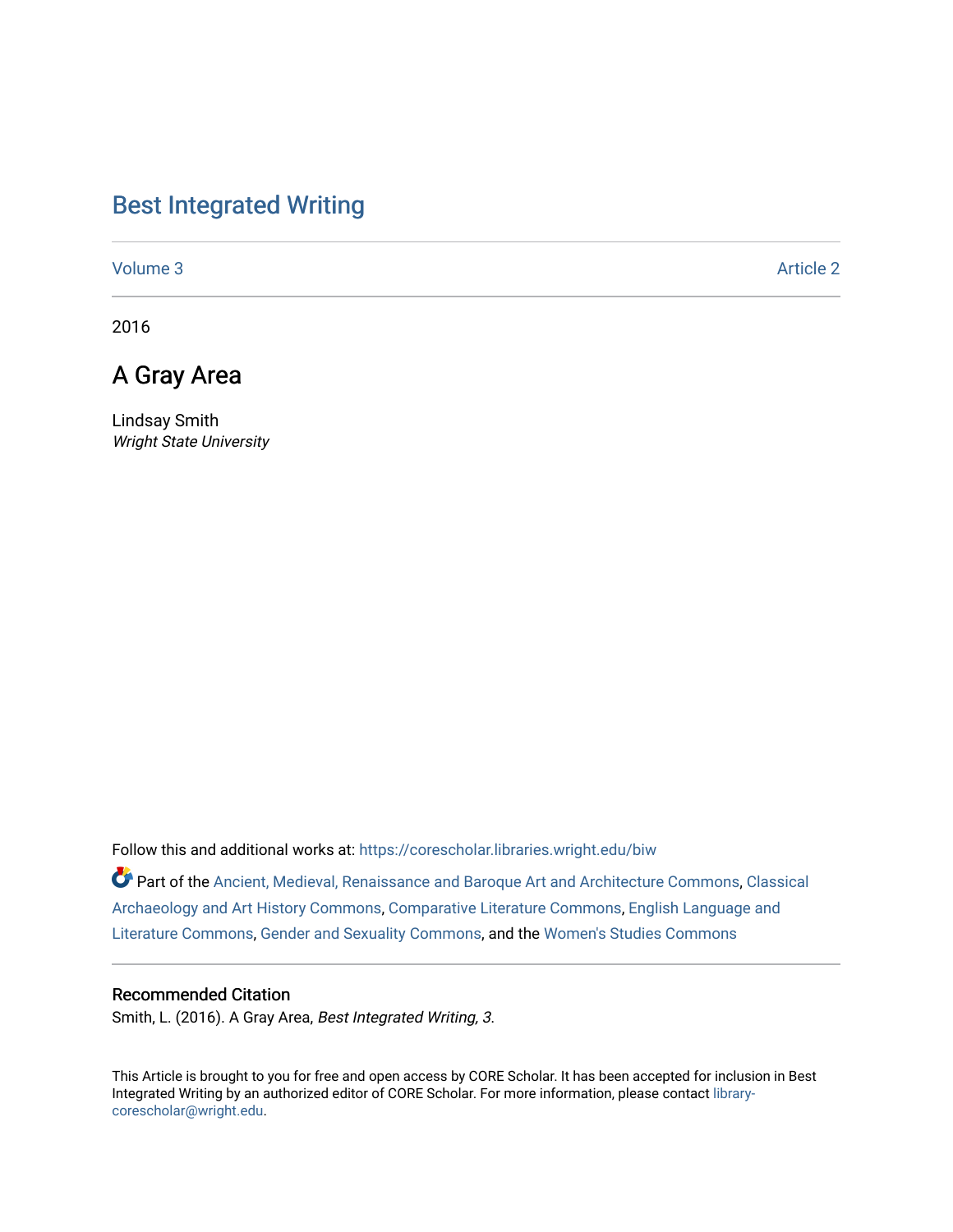# A Gray Area

### LINDSAY SMITH

CLS 1600: Introduction to Classical Mythology, Fall 2015

Nominated by: Dr. Aaron Wolpert

Lindsay Smith is a senior majoring in Integrated Language Arts in the department of English. She will be a graduate student in the Wright State University College of Education and Human Service in the fall of 2016. She is a reader and literature buff, and she looks forward to sharing her love of the classics with her future students.

#### **Lindsay notes:**

When I began writing this paper, I was looking to analyze *The Odyssey* from a new lens and perhaps add a new thread to the critical conversation. As I unpacked the work, I was intrigued by the gender dynamics and decided to explore it. When an audience reads this piece, I hope that it conveys a new perspective on this classic epic that is both engaging and thought-provoking.

#### **Dr. Wolpert notes:**

In this essay, Lindsay has produced a graduate-level analysis of the intentionally ambiguous gender dynamics explored in Homer's *Odyssey*. With meticulous attention to details of the text, she has supported a nuanced argument about the manner in which Homer subverted the likely men-are-superior orthodoxy of his era in the depiction of an--at least occasionally--powerful Circe.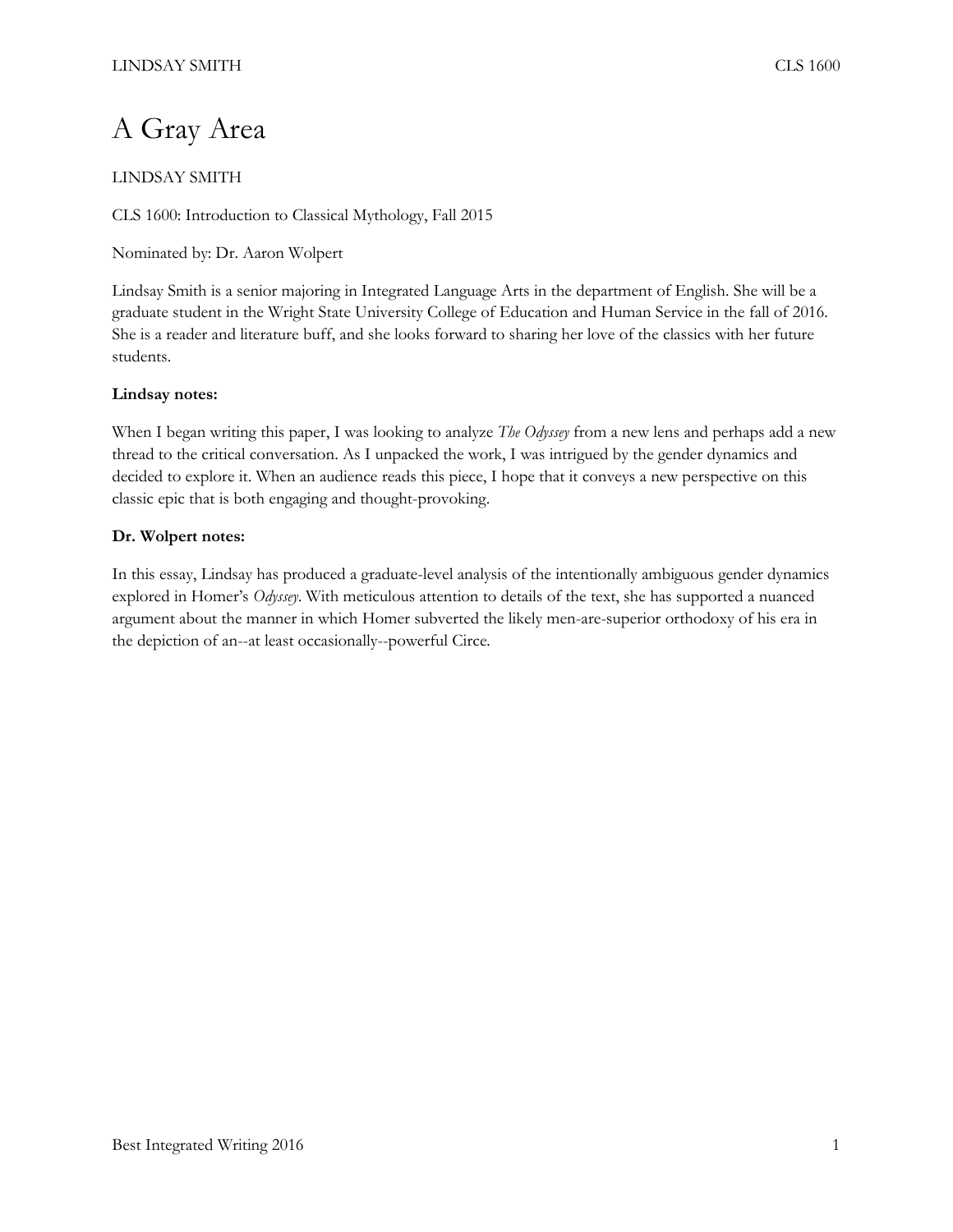In the world of classical literature, Homer's *The Odyssey* has been canonized as a principal text of authority regarding the Greek tradition and mythology. Scholars of the legendary epic may refer to its many narratives to reconstruct the social hierarchy of the era as well as to gain some insight on how the social status quo influenced and quite possibly singularly determined the relationship dynamics between men and women. In a close reading of one of these narratives, namely Odysseus' encounter with Circe in book 10 (lines 149- 597), much about the power dynamic between Greek men and women in *The Odyssey* is revealed. While many may read this encounter between Odysseus and Circe as further evidence which confirms that power was a privilege exclusively enjoyed by Greek men, there is another interpretation of this narrative that more readily entertains the concept of power as a tool available to both of the sexes. On the surface, Odysseus' layered encounter with Circe may seem like a struggle for power that divides them along gender lines, but I would argue that this struggle for power does not divide the genders but unites them in a liminal space between dominion and submission that makes power a fluid possession accessible to both men and women in what has been traditionally perceived as a patriarchal narrative. The purpose of this synthesis then, is to examine how Circe's potion, the sexual encounter between Odysseus and Circe, and Circe's captivity and release of Odysseus and his men reconstructs an understanding of the power dynamic between Greek men and women in *The Odyssey* that expands the prevailing view of Greek men as the single proprietors of the power position to include the very significant role women also occupied as power players in this classic epic.

When Odysseus comes into contact with the witch Circe, the two engage in a power struggle which suggests that power is a fluid possession that is not only available to both of them, but also traps them in between a position of absolute power as each tries to gain the upper hand. That Odysseus and Circe are locked in a battle for power is clearly seen in Circe's application of, and Odysseus' immunity to, her potion. When Circe gives Odysseus her potion, it is her attempt to gain the upper hand in the situation. Of her attempt Odysseus states, "She gave me the cup and I drank it off, but it did not bewitch me. So she struck me with her wand and said: 'Off to the sty, with the rest of your friends'" (Book 10, lines 338-341). When Circe gives Odysseus her potion, she is clearly in a position of power. As she sentences Odysseus to the same fate as his men, she is dismissive and arrogant because she has gained the advantage in their tug of war for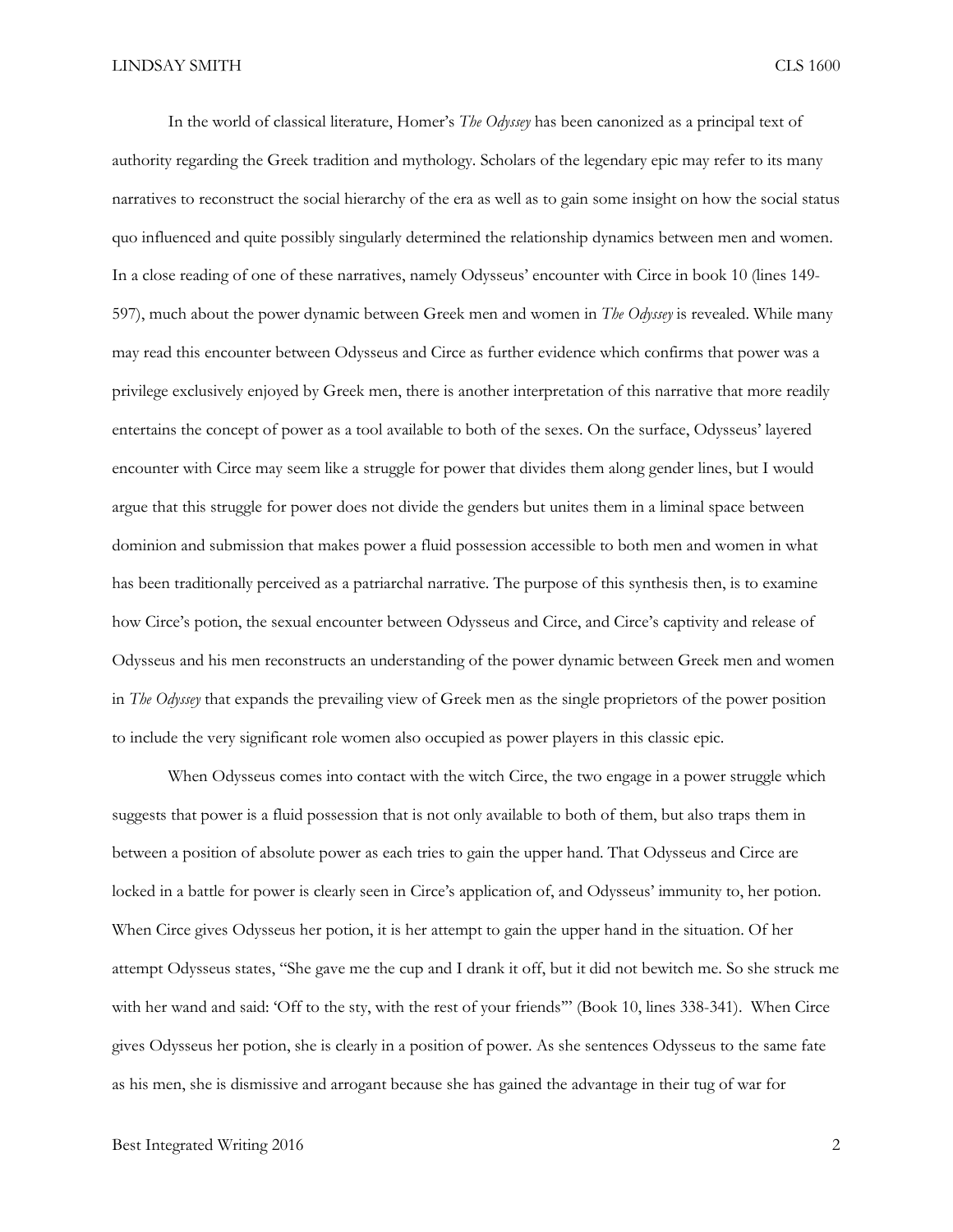control. When Circe "strikes" Odysseus with her wand, she thinks that she has dominated him, but the fact that Odysseus is immune to her potion also gives him a claim to some of the power. Even though Odysseus has power over Circe because he cannot be changed into a pig like his men, Circe still retains some of the power because Odysseus' men are still pigs in her sty. That both Odysseus and Circe can stake some claim to the power in the situation, but not the controlling interest, shows that this struggle to essentially come out on top places both of them in a tug of war between submission and dominion that forces each to make concessions and negotiations to gain the most control. When Circe thinks she has the power, she seems to be easing out of the liminal space, only to be thrust back into it when Odysseus is impervious to her witchery. Similarly, Odysseus seems to have the power when Circe is catering to him, but he, too, is thrust back into that liminal space when he realizes that Circe still controls the fate of his men. In this way, neither Odysseus nor Circe have absolute power, but rather operate from an in between place that allows both to move in and out of the power position. When Circe gives her potion to Odysseus, it becomes clear that the pursuit of power is not limited to gender, and its subjectivity to change between the sexes shows that perhaps Greek men and women both used power to assert their own agendas in *The Odyssey.* 

If the outcome of Circe's potion showcases that power is a fluid possession accessible to both Greek men and women as they oscillate between positions of dominion and submission, the sexual encounter between Odysseus and Circe, shows that power was an exchangeable commodity utilized by both men and women to gain control. When Circe realizes that she cannot control Odysseus with her potion and he draws his sword, she quickly offers sex in exchange for her life. In her offer Circe states, "Well then, sheath your sword and let's climb into my bed and tangle in love there, so we may come to trust each other" (Book 10, lines 355-57). In this case, Circe's sexual abilities are her power which she exchanges for her life. When she asks Odysseus to go to bed with her, Circe falls back into a place where she has given a lot, but not all, of her power to Odysseus. As a result, she does not have the full power, but she is also not powerless. Furthermore, and as shown by the last part of the aforementioned quote, Circe is willing to exchange some of her power to build trust between her and Odysseus. She is willing to submit to him if it means that she can keep some of her control and her life. On the other hand, Odysseus also uses Circe's proposition for sex to further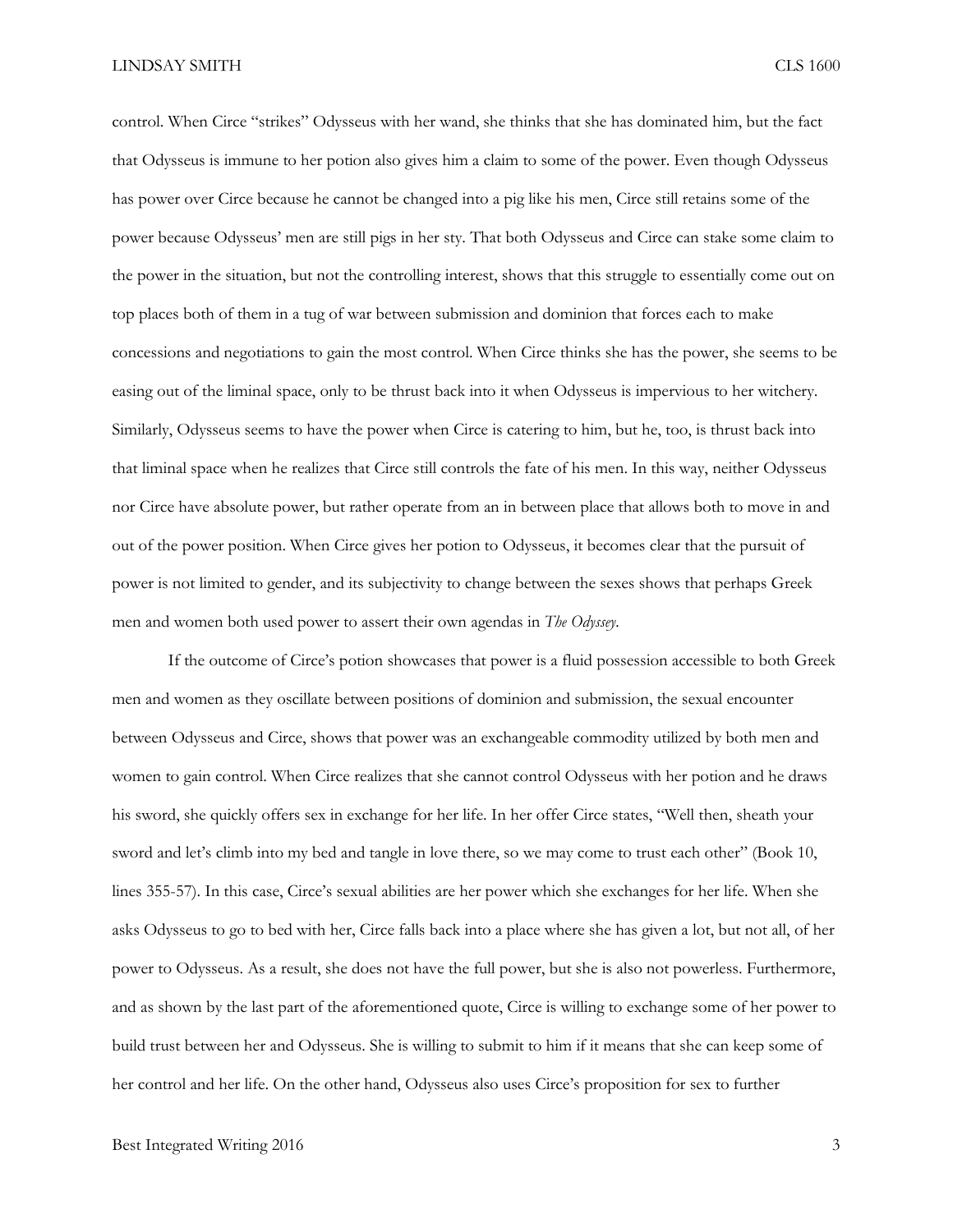establish his power in his quest to save his men and himself from further trouble. In the same way that Circe exchanges the power she gets from propositioning sex for her life, Odysseus exchanges the power he gets from having sex with women to keep himself out of more danger. Before Odysseus agrees to have sex with Circe, he makes her promise that she will not make his situation any worse. In his demand, Odysseus states, "No, Goddess, I'm not getting into any bed with you unless you agree first to swear a solemn oath that you're not planning some new trouble for me" (Book 10, lines 363-366). By making Circe promise that she will not trick him again, Odysseus exchanges his sexual power for protection. Even though Odysseus concedes to Circe's request, he has not given up all of his power; he has just exchanged it to continue his mission. That both Odysseus and Circe exchange some of their power when they agree to go to bed together shows that power can be a negotiation tool used to achieve goals and find middle ground between operatives of control.

When it is time for Odysseus and his men to continue their voyage home, Odysseus and Circe both move in and out of the position of power. After spending a year on the island with Circe, it seems that both Odysseus and Circe have become comfortable in the middle ground between dominance and submission that they have established with one another. It is when Odysseus asks Circe to stay true to her promise to let him and his men go home that the two again begin to vie for the ultimate claim to power. When Odysseus asks Circe to let him and his men go, he takes control of the situation--and the power--by using Circe's promise as leverage to get him and his men home. He appeals to Circe stating, "I went up to Circe's beautiful bed, and touching her knees I beseeched the goddess: Circe fulfill now the promise you made to send me home. I am eager to be gone…" (Book 10, lines 500-504). When Odysseus asks Circe to send him and his men home, he uses a gentler approach to force Circe into the position of submission. However, even though Circe consents to send Odysseus home which gives him some power, she does not relent into the full position of submission because she controls how Odysseus will get home. Again, neither Odysseus nor Circe has complete control in the situation, but neither has conceded all of their power to the other. That Circe still has some power over what happens to Odysseus is made clear when she tells Odysseus that she is sending him through Hades as he makes his way home, and he begs her to guide him on the journey. When he finds out that he is going to Hades, Odysseus pleads, "And who will guide me on this journey Circe? No man has ever sailed his black